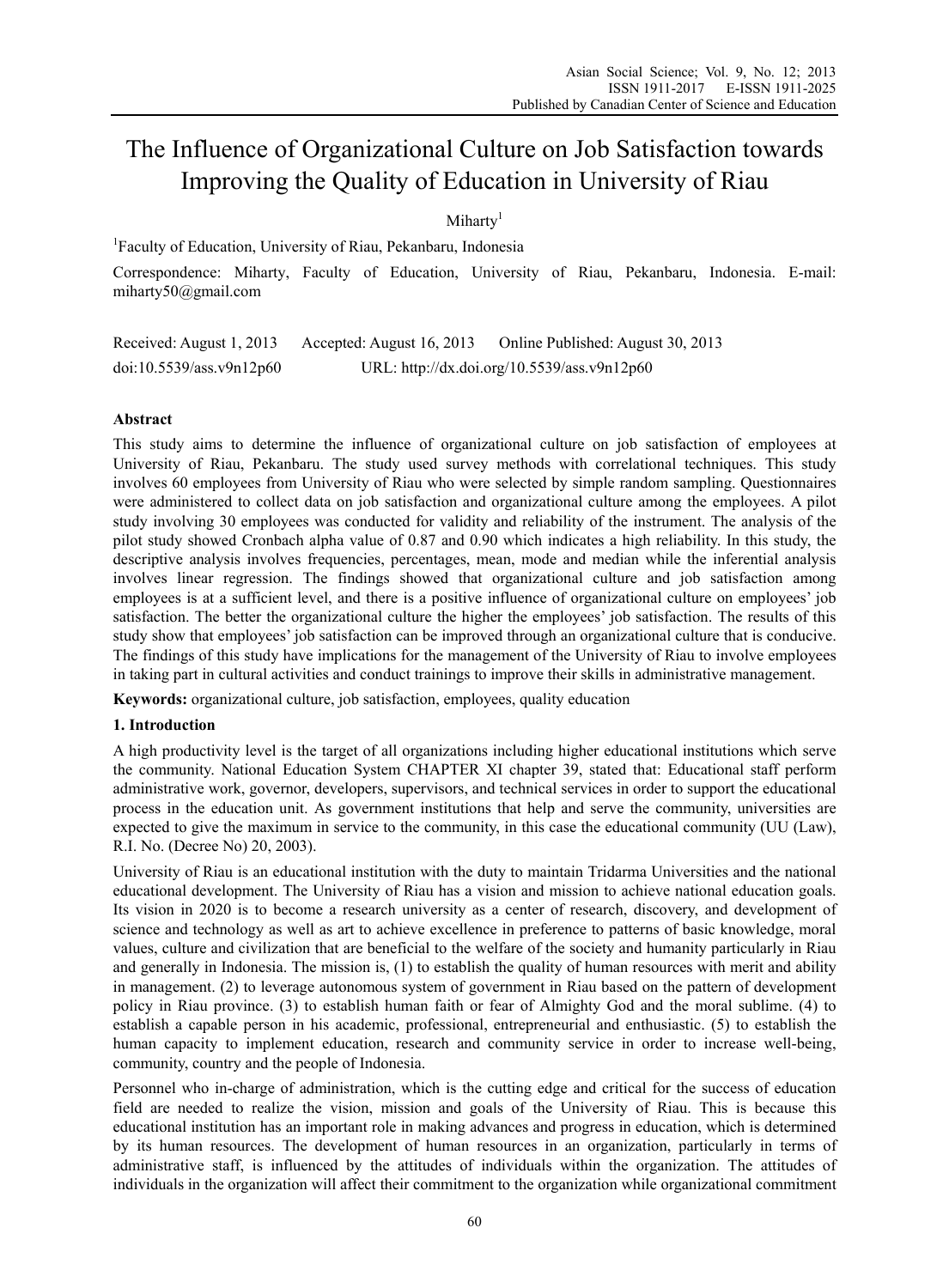is important and related to behavior management and human resources.

Interactive model of organizational behavior in Colquitt, LiPine and Wesstone (2007) suggests that organizational commitment is influenced by individual mechanisms consisting of job satisfaction, stress, motivation, honesty, justice and ethics, learning, decision-making. Job satisfaction and decision-making are factors that determine their organizational commitment. Further, individual mechanisms are influenced by three groups of factors, namely organizational mechanisms, mechanisms and characteristics of individual clusters. Colquit, Lepine and Wesson describe the organizational culture as a factor that influences the individual mechanisms (job satisfaction and decision-making) and individual outcomes (organizational commitment). The workers must have job satisfaction to achieve organizational goals. University of Riau as an educational institution requires administrative personnel who have job satisfaction.

#### **2. Problem Statement**

It has been observed in the University of Riau that not all the employees complete their work with fun, take charge of their employment, are interested in their job, or work to achieve good results in their work. This phenomenon raises questions about the employees' job satisfaction in the University of Riau, Pekanbaru in performing their duties in the education department.

There are many factors influencing employees' job satisfaction. An employee should be satisfied with his ability to do the job well in accordance with the organization's goals. The following factors are most likely to affect employees' job satisfaction in performing tasks in an organization: minimum compensation, discouraging quality of communication, minimum level of work ethics, unpleasant personal characteristics of employees, disproportionate team characteristics, unfulfilled motivation, minimum level of job motivation, unconvinced or lack of employees' trust in the organization, unpleasant employee's work attitude, physical resistance rather than optimal labor, low emotional intelligence of employees, insufficient ability of workers, less interesting leadership style, imprecise organizational structure, lack of conducive organizational culture, inaccurate decisions taken by leaders.

Various factors identified have shown unexpected possibilities that may have relevance in affecting employees' job satisfaction. Due to practical constraints, this study does not examine all of the factors identified as potentially influencing employees' job satisfaction. The scope of this study is limited to the question whether employee job satisfaction is influenced by the culture of the organization.

### **3. Literature review**

### *3.1 Employees' Job Satisfaction*

Job satisfaction is a positive feeling about the job which results from evaluating the job characteristics. Job satisfaction is a positive emotional statement resulting from one's recognition towards one's job or job experience. (Nelson & Quick, 2006). Level of job satisfaction is a positive feeling or attitude towards work. If someone says that one has a higher job satisfaction, it means that one really likes the job, is pleased with nothing better to do and has a good work evaluation. Job satisfaction is closely linked to an employee's attitude towards one's own work. The higher the job satisfaction level the more positive the employee's attitude towards one's work. On the other hand, dissatisfaction creates a negative attitude in an employee. Job satisfaction as a pleasant emotional state results from the evaluation of a job or work experience. When a person has a high level of job satisfaction, it means he likes his job, feels good about the job and duties that come with it (Chandan, 2005). A higher level of job satisfaction motivates a person to work more actively, more diligently and more intensely (Colquit, LePine & Wesson, 2009). A job requires one to interact with colleagues and leaders, obey the organization's rules and policies, meet the performance standards, work in working conditions that are often less than ideal, and the like. Workers who are satisfied tend to speak positively about the organization, help other people, and have normal expectations in their work (Robbins & Judge, 2009). Job satisfaction is an assessment of job characteristics, work environment and emotional experience in the workplace (McShane & Glinow, 2008). Job satisfaction involves one's emotion, feeling, attitude and perception. It includes what one likes or dislikes towards one's extrinsic and intrinsic needs such that it concerns one's beliefs, attitudes and perceptions towards one's job (Mullins, 2005).

Job satisfaction or job dissatisfaction is an attitude that describes the level of one's satisfaction to perfect their work (Griffin & Pustay, 2007). A workers' perception about job satisfaction is about how one's work may give something that is considered as important. It is possible to increase job satisfaction through these matters: (1) challenging mental work, (2) worth rewards (3) encouraging conditions (4) encouraging colleagues (Luthans, 2008). As a consequence of job satisfaction, a good member in an organization may exhibit behaviors beyond the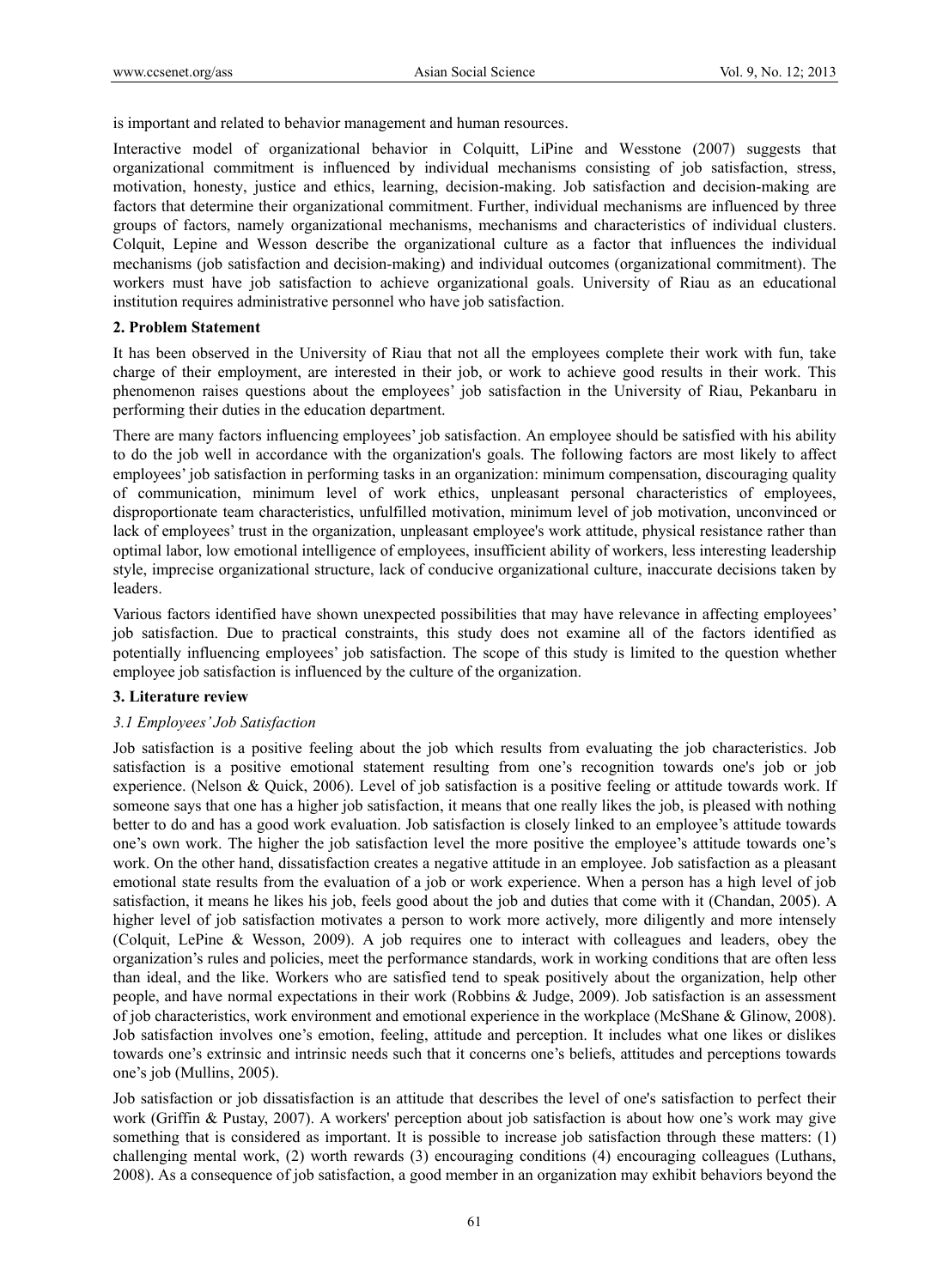call of duty. A worker who is satisfied with one's job does not watch the time spent at work and does not expect appreciation from others about his work (Kreitner & Kinicki, 2007).

Based on the description, the concept of job satisfaction is someone's pleasant feelings in relation to one's level of satisfaction or dissatisfaction towards one's work to achieve organizational goals efficiently and effectively.

# *3.2 Organizational Culture*

Organizational culture is a set of shared values, beliefs, and norms that influence ways of thinking, feeling, and behaving towards each other and to those outside the organization (George & Jones, 2005). Organizational culture is the assumption which is held and implicitly accepted by a group, determining how the group of people feel, think, and react to diverse environments (Schein cited in Kreitner & Kinicki, 2007). Organizational culture, created by members of an organization, is the elements that exist in the environment in which they work (Newstrom, 2007). Organizational culture is a shared social knowledge within an organization about rules, norms, and values that shape one's attitudes and behaviors (O'Reilly, Chatman & Caldwell as cited in Colquitt, LePine & Wesson, 2009). Organizational culture is a perspective to understand the attitudes, restrictions, perceptions and how these create a form of beliefs, values and expectations of individuals and groups in an organization (Ivancevich, Konopaske & Matteson, 2005). Organizational culture is the pattern of basic assumptions that are considered valid and that are taught to new members as the way to perceive, think, and feel as a part of the organization. Culture is the social glue that unites organizations with appropriate standards.

Organizational culture serves as a mechanism in making sense and a control that guides and shapes attitudes and behaviors (Nelson & Quick, 2006). Organizational culture is defined as the norm attached to hold organizational togetherness or belongingness (in Tichy as cited by Ritchie 2001). Organizational culture has three functions: control the system, create a sense of social cohesiveness and create meaning (McShane & Ginow, 2008). Members of the organization instill a culture by teaching each other about the values, beliefs, expectations, and behaviors and equipping with one or more mechanisms, among others, (1) Statement of formal philosophy, mission, vision, and organization of material used for the recruitment, selection, and socialization, (2) Slogans, language, acronyms, and words (Kreitner & Kinicki, 2007).

Based on the descriptions, concept of organizational culture is an assessment of the values and norms which are believed to be a set of designated behaviors in the organization in order to facilitate the achievement of organizational goals.

### *3.3 The Influence of Organizational Culture towards Job Satisfaction*

Job satisfaction is a positive feeling or attitude towards their work. If someone says that they have a higher job satisfaction, this means that one really likes one's job. Job satisfaction is closely linked to attitudes towards one's work. The higher a person's level of job satisfaction the more positive one's attitude towards work. On the other hand, work dissatisfaction will cause a negative attitude, not excluding the task to manage an education unit.

Organizational culture refers to a system of shared meaning held by members in an organization. Organizational culture is a common agreementon shared values in the life of the organization and binding agreement of all people in the organization concerned. Organizational culture as a set of implicit assumptions which have been shared within the organization that are held by a group and that determines how to feel, think and react to a wide variety of environments. Organizational culture provides benefits to the organization as well as organizational development and human resources which foster loyalty and dedication to the organization.

Job satisfaction is feeling satisfied with all aspects related to the work. Job satisfaction would be obtained if all desires can be fulfilled on the job. It will also allow great ideas to change monotonous, boring and difficult ways of implementing some tasks.

Job satisfaction is a pleasurable feeling which is related to satisfaction levels in carrying out tasks to be able to achieve organizational goals effectively and efficiently. Job satisfaction can be is indicated by being able to bear with work, working with no time limit, expecting nothing in return, helping a friend at work and having respect for the job.

Organizational culture is a social adhesiveness that helps unite the organization by providing appropriate standards for what should be said and done. Organizational culture has an important function to provide an organizational identity to the members of the organization, facilitate or facilitate collective commitment, improve the stability of the social system, and shape behaviors. Organizational culture benefits an organization and foster loyalty and dedication to the organization. Organizational culture that is pleasing will lead to job satisfaction among workers in performing their duties in an organization.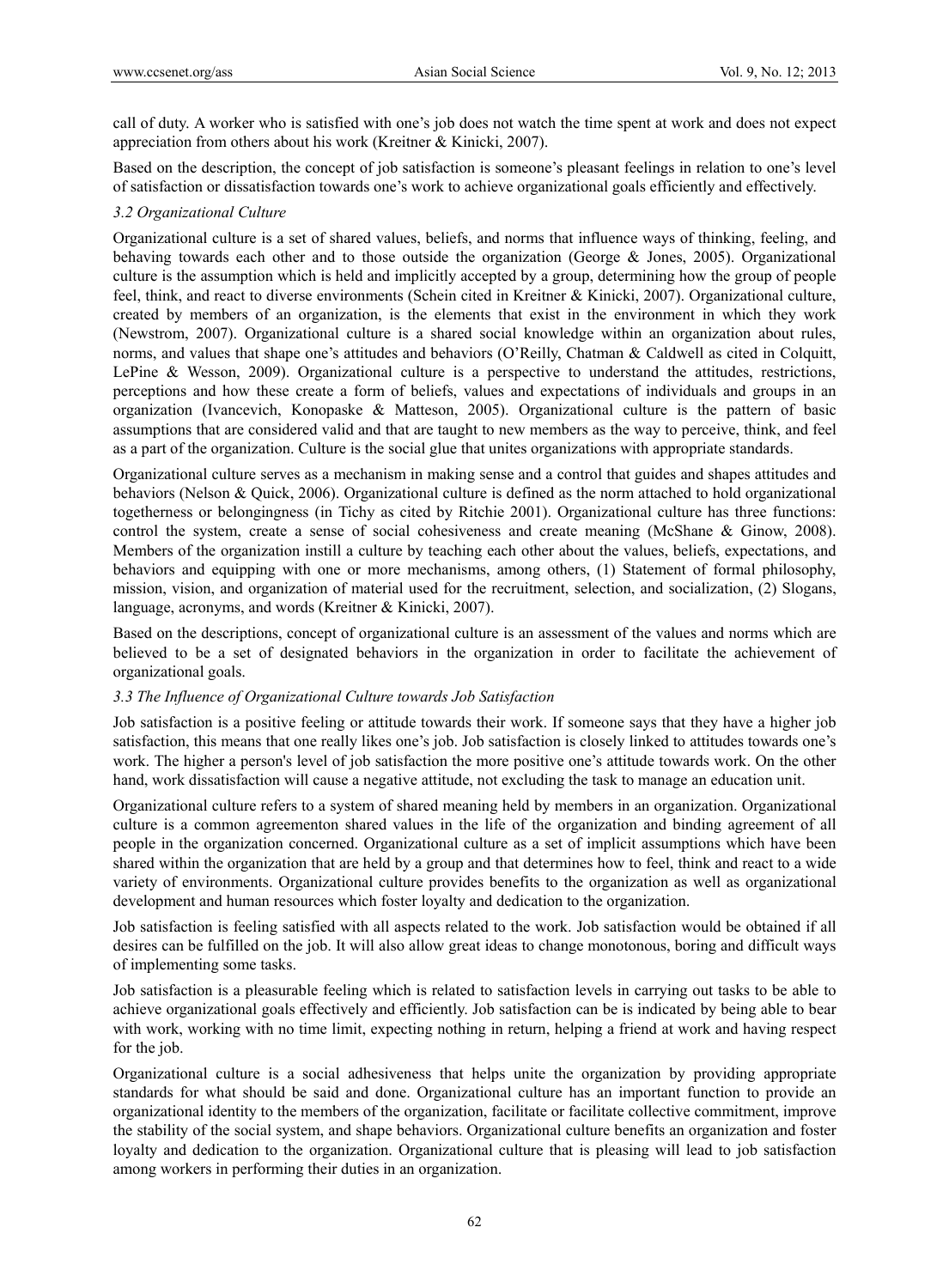Kreitner and Kinicki (2007) stated that organizational culture has a function to "promote social system stability" that reflects the extent to which the work environment is perceived as positive and supportive while conflicts and changes are managed effectively. Organizations also seek to increase stability through the promotion of the culture, strategic recruitment policy, and dismissal policies that provide a grace period.

Based on this discussion, it is believed that there is a direct positive influence of organizational culture on job satisfaction especially in the education management unit. In other words, the better the organizational culture, the higher the job satisfaction level in managing the educational unit.

### **4. Purpose of Study**

This study aims to identify the dominant aspects which lead to high or low job satisfaction in managing educational unit. In this study, organizational culture consists of these aspects: togetherness, common perception of the work, mutual understanding, slogan, compliance to organizational rules and honesty. While job satisfaction consists of the followings: being able to bear with work, working with no time limit, expecting nothing in return, helping a friend at work and having respect for the job.

# **5. Methodology**

A survey method was conducted to determine the organizational culture and job satisfaction at the University of Riau, Indonesia. The study was conducted using a questionnaire to obtain information from a total of 60 respondents. Slovin's formula was used to recruit the sample (Mamang and Sopiah, 2010). A pilot study was conducted to obtain valid and reliable instrument. Cronbach alpha value for the aspect of organizational culture that is 0.87, and for job satisfaction is 0.90. This shows that the instrument used to measure organizational culture and job satisfaction has remained highly reliable and is used in this study. Descriptive analysis and inferential analysis are also used in this study.

Based on the description, the intended concept of job satisfaction, that is a pleasant feeling related to the level of job satisfaction so as to achieve the organization's goals efficiently and effectively is indicated by: a) being able to bear with work, b) working with no time limit, c) expecting nothing in return, d) helping a friend at work e) having respect for the job. Organizational culture is an assessment of the values and norms which are believed to be molded to behave in the organization to facilitate the achievement of organizational goals with these indicators a) togetherness b) common perception of the work c) mutual understanding d) slogan, e) compliance with organizational rules and f) honesty. These indicators are translated into 30 statement items.

### **6. Results and Discussions**

Description of the data presented in this study includes data for variables Organizational Culture (X) and Job Satisfaction (Y). Data described are the frequency distribution and results of descriptive statistical analysis of the frequency distribution, the mean (M), median (Me), mode (Mo), and standard deviation (SD).

| No | Interval class | <b>I</b> <sub>absolute</sub> | $f_{\text{relative}}(\%)$ | <i>L</i> <sub>cumulative</sub> | $F_{\text{cum rel}}(\%)$ |
|----|----------------|------------------------------|---------------------------|--------------------------------|--------------------------|
|    | $85 - 90$      | 3                            | 5,00                      | 3                              | 5,00                     |
| 2  | $91 - 96$      |                              | 1,67                      | 4                              | 6,67                     |
| 3  | $97 - 102$     | 15                           | 25,00                     | 19                             | 31,67                    |
| 4  | $103 - 108$    | 16                           | 26,67                     | 35                             | 58,34                    |
| 5  | $109 - 114$    | 14                           | 23,33                     | 49                             | 81,67                    |
| 6  | $115 - 120$    | 9                            | 15,00                     | 58                             | 96,67                    |
| 7  | $121 - 126$    | 2                            | 3,33                      | 60                             | 100,00                   |
|    | Total          | 60                           | 100,00                    |                                | $\overline{\phantom{a}}$ |

Table 1. Frequency distribution for organizational culture

The analysis shows the following results:

mean (M) = 106,53; median (Me) = 106,63; mode (Mo) = 104,50 and standard deviation (s) = 9,18. Table 1 shows that 31.67% score is below the average, 26.67% were around the average score, and 41.66% above the average score. Based on the analysis, it can be concluded that the organizational culture variable is in sufficient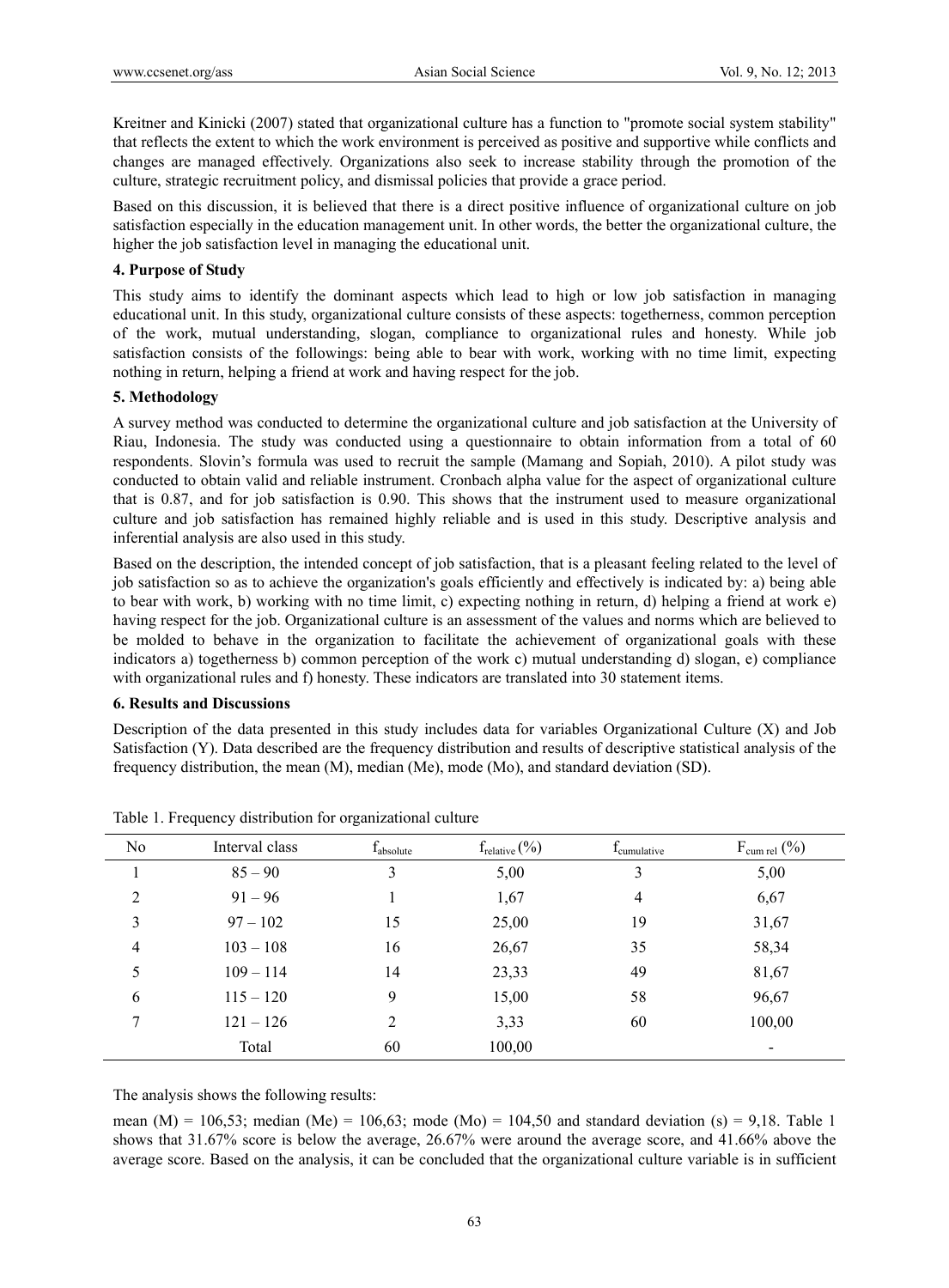category. The spread of scores on organizational culture variable is made in score distribution histogram in Figure 1.



Figure 1. Score distribution - histogram for organizational culture (X)

| N <sub>o</sub> | Interval class | $f_{absolute}$ | $f_{\text{relative}}$ $(\%)$ | $f_{\text{cumulative}}$ | $F_{\text{cum rel}}(\%)$ |
|----------------|----------------|----------------|------------------------------|-------------------------|--------------------------|
| 1              | $61 - 66$      | 2              | 3,33                         | 2                       | 3,33                     |
| 2              | $67 - 72$      |                | 11,67                        | 9                       | 15,00                    |
| 3              | $73 - 78$      | 11             | 18,33                        | 20                      | 33,33                    |
| $\overline{4}$ | $79 - 84$      | 22             | 36,67                        | 42                      | 70,00                    |
| 5              | $85 - 90$      | 12             | 20,00                        | 54                      | 90,00                    |
| 6              | $91 - 95$      | 3              | 5,00                         | 57                      | 95,00                    |
|                | $96 - 103$     | 3              | 5,00                         | 60                      | 100,00                   |
|                | Total          | 60             | 100,00                       |                         |                          |

Table 2. Satisfactory distribution scores (Y)

The results, as shown in Table 2, indicate that the mean score  $(M)$  was = 81,08; median  $(Me)$  = 81,23; mode  $(Mo)$  $= 82,64$  and standard deviation (SD) = 7,97. In table 2, the variable job satisfaction is explained that 38.33% score below the mean; 31.67% score from the mean, and 30.00% score above the mean. Based on a calculated variable, it can be concluded that job satisfaction in in sufficient category. The spread of scores for organizational culture variable is made in the score distribution histogram in Figure 2 below.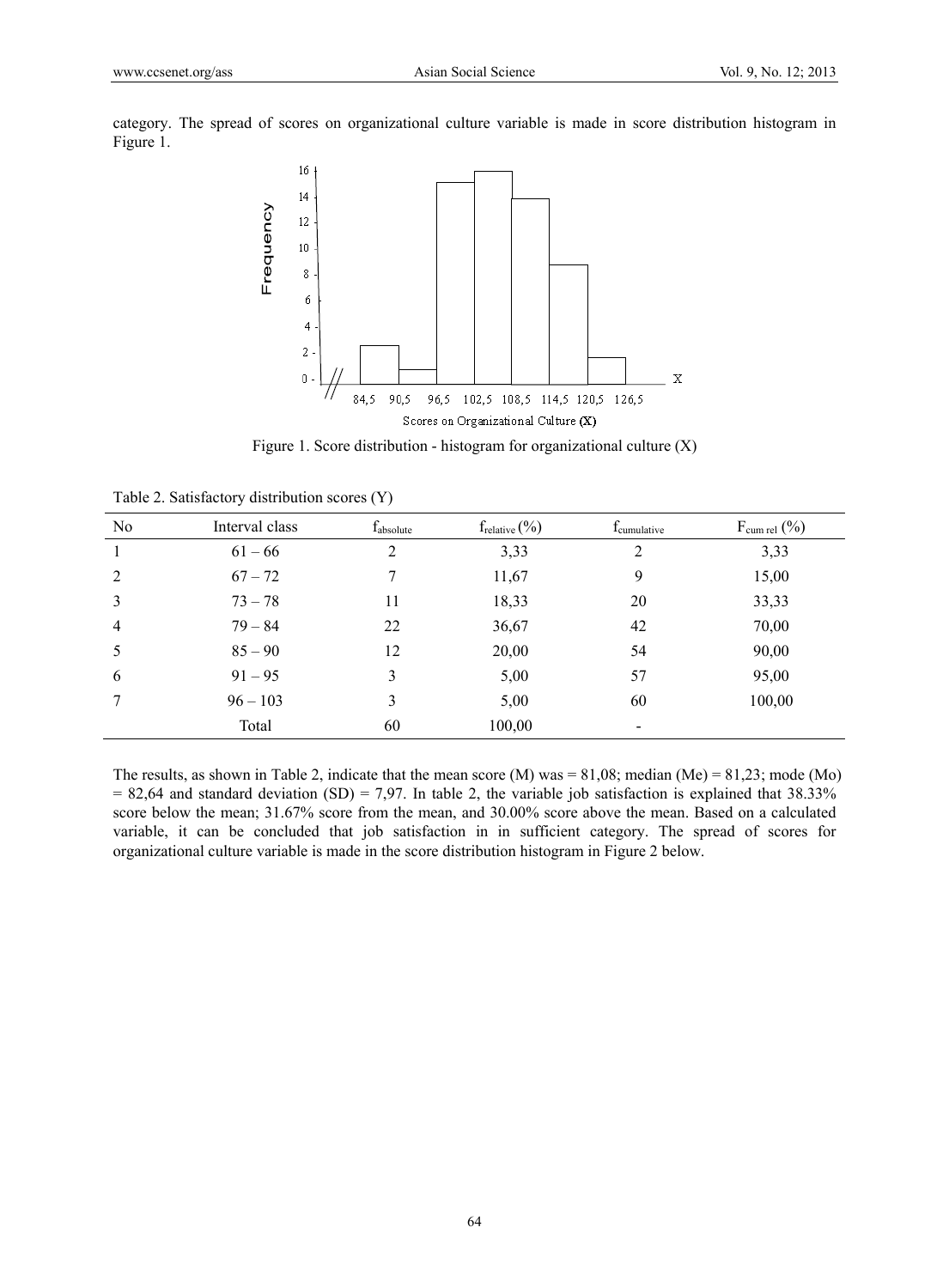

**Job Satisfaction Score (Y)** 

Figure 2. Score distribution histogram - for organizational culture (Y)

The results of calculation and dissemination of score for Cultural Organization vs Job Satisfaction are summarized in schedule 5.

Table 3. Data formulation variables Y, and X

| Variables    | N<br>. . | М      | Me                        | Mo     | S D  |
|--------------|----------|--------|---------------------------|--------|------|
|              | 60       | 81,08  | O 1<br>$\bigcap$<br>81.23 | 82,64  | 7,97 |
| $\mathbf{v}$ | 60       | 106,53 | 106,63                    | 104,50 | 9,18 |

#### *6.1 Significance testing of Predictors and Linear Regression*

The regression analysis of organizational culture  $(X)$  to job satisfaction  $(Y)$  revealed the following results:

1) Regression equation is  $\hat{Y} = 23.58 + 0.54$  X.

2) Significance test of regression equation  $F_{\text{test}} = 25,42$ , and  $F_{\text{schedule}} = 0,707$ 

3) Linear regression equation test  $F$ - test = 0,62, and  $F$ -schedule = 1,84.

Further statistical tests on significance and linear regression equation test revealed a significant regression between organizational culture and decision making ( $F_{\text{test}} = 25,42 > F_{\text{^-schedule}} = 7.07$  pada  $\alpha = 0,01$ ) and the linear regression (F- $_{\text{test}}$  = 0,62 < F- $_{\text{schedule}}$  = 1,84 at  $\alpha$ = 0,05), as shown in Table 4.

| Table 4. Analysis of variance on significance and linearity test $\hat{Y} = 23.58 + 0.54$ X |  |
|---------------------------------------------------------------------------------------------|--|
|---------------------------------------------------------------------------------------------|--|

| Source of Variance | Dk | JK        | <b>RJK</b> | $F_{test}$ | $F_{\rm schedule}$ $\alpha=$ |      |
|--------------------|----|-----------|------------|------------|------------------------------|------|
|                    |    |           |            |            | 0,05                         | 0,01 |
| Total              | 60 | 398221    |            | -          | -                            | -    |
| Regression (a)     |    | 394470.42 | 394470.42  |            |                              |      |
| Regression $(a/b)$ |    | 1142.82   | 1142.82    |            | 4.01                         | 7.07 |
| Rest               | 58 | 2607.76   | 44,96      | 25,42      |                              |      |
| Fine tuning        | 24 | 792.21    | 33,01      |            | 1,84                         | 2,38 |
| Error              | 34 | 1815.55   | 53,4       | 0,62       |                              |      |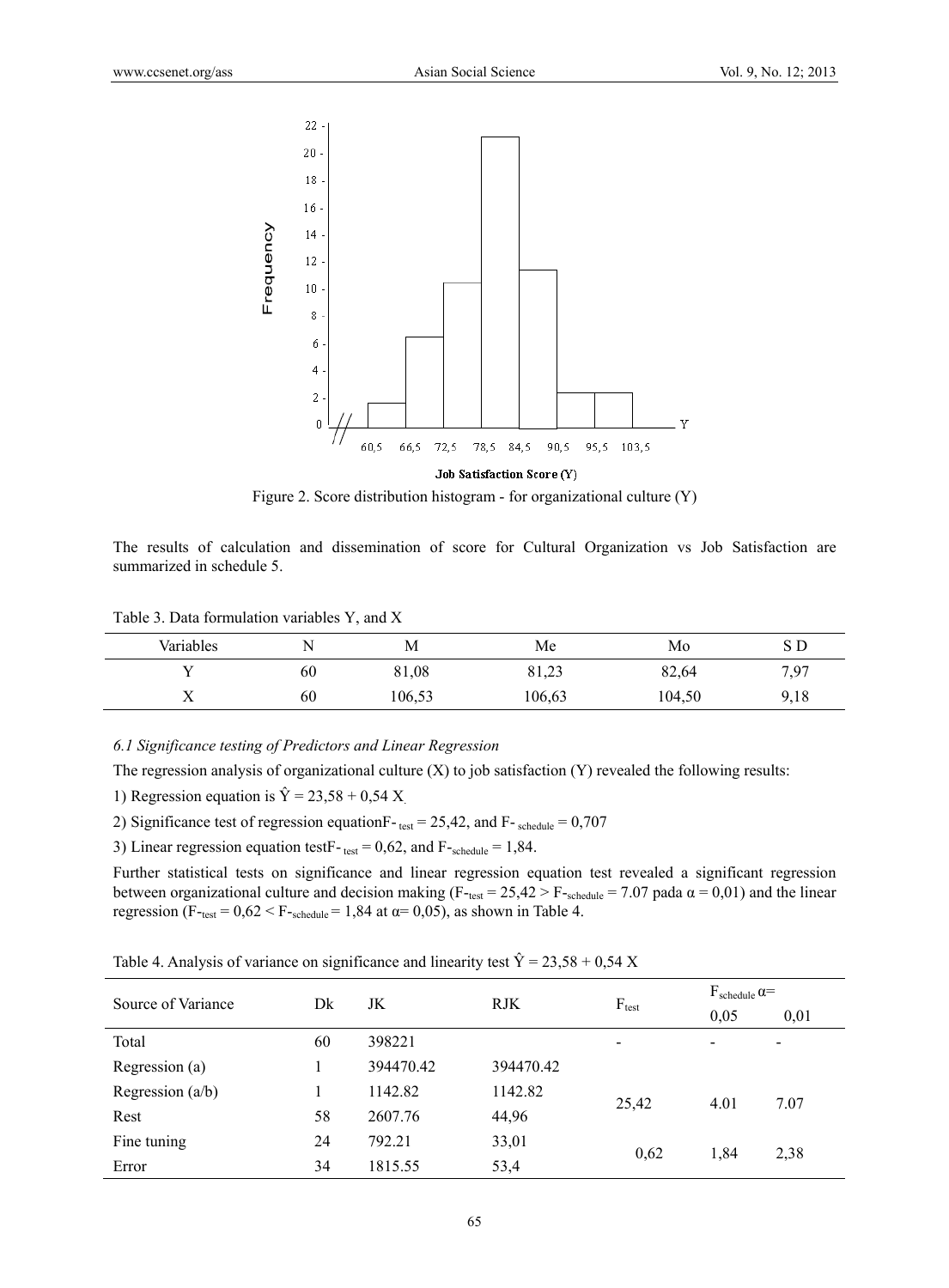Based on significant testing and linear regression test, it can be concluded that the regression equation  $Y = 23.58$ + 0.54 X, is very significant and linear. The regression equation states that each increase of one organizational culture scores is followed by an increase in job satisfaction score of 0.54 on a constant 23.58. The strength of the effect is illustrated in Figure 3. From the calculation of the influence of organizational culture strength (X) to job satisfaction (Y), correlation coefficient (rxy) = 0.552, t-t<sub>test</sub> = 5.043 and t-<sub>schedule</sub> = 2.41. So the coefficient of correlation between organizational culture and job satisfaction is very significant. Coefficient value is terminated (rxy) 2 at 0.3047. It means that the influence of organizational culture on decision-making is 0.2938 or 30.47%. It can be concluded that organizational culture affects job satisfaction.



Figure 3. Graphs for linear regression between organizational culture and job satisfaction

The results showed a correlation coefficient of 0.552, and the  $t$ -test of the correlation coefficient of 5.043. T-test value is greater than the t-schedule, it can be concluded that there is a positive influence of the organizational culture on job satisfaction in University of Riau, Pekanbaru. The results of the study are consistent with studies by Sri Indriastuti (2007), about the influence of organizational culture on job satisfaction, job commitment and job performance for Health Employee in Riau Province Health Center (Journal SIATAT volume 16 October 2007). The purpose of the study was to clarify the influence of organizational culture on job satisfaction, job commitment and job performance of employees while the purpose of this study is to examine and analyze empirically the influence of organizational culture on job satisfaction, job commitment and job performance of employees. 30 employees were recruited as a sample for the study. The results of this study pointed to a significant difference between organizational culture on job satisfaction and work commitment of the Health Employee in Riau Province Health Center.

Based on empirical evidence, these findings demonstrate organizational culture as a variable that affects the job satisfaction especially in the education unit. Organizational culture that is conducive to job satisfaction will affect education units such as University of Riau. The results of this study support the theory of the following experts.

O'Reilly, Chatman & Caldwell as cited by Colquitt, Lepine & Wesson (2009) stated that organizational culture is a social science with an organization of rules, norms and values that shape one's attitudes and behavior. This highlights a number of organizational cultural assets. First, organizational culture is a social knowledge between members and organizations to learn about important aspects of organizational culture. This knowledge transfer may be done through explicit communication, simple observation, or other means. Organizational culture is also as shared knowledge for members of the organization to understand and have a degree of consensus about what that culture is all about. Second, organizational culture explains the rules, norms and values that prevail in the organization. Third, the organizational culture forms a certain attitude by creating an upper control system.

Culture is a social adhesive that helps unite an organization by providing appropriate standards for what should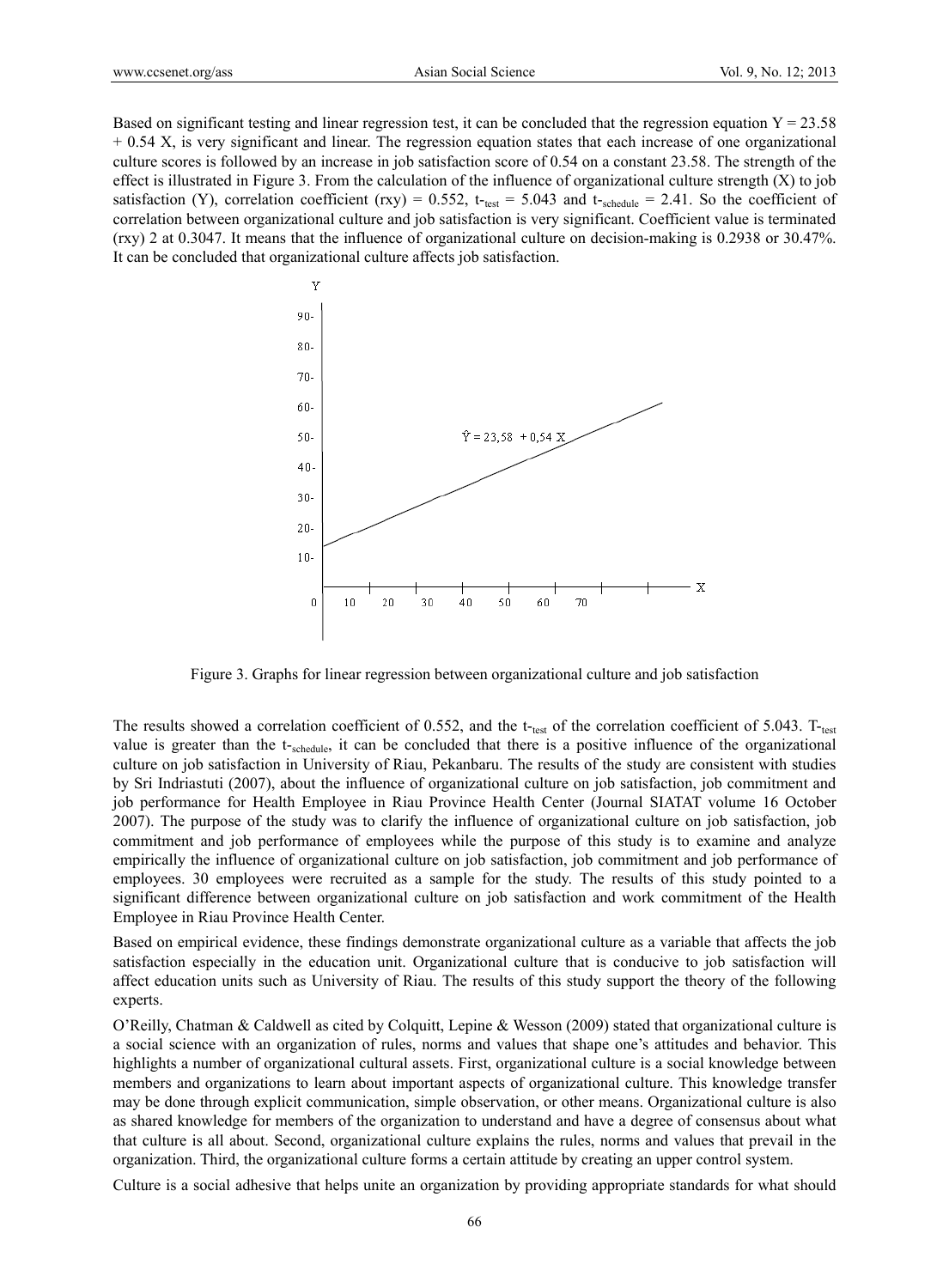be said and done by people. Organizational culture serves as a sense-making and control mechanism that guides and shapes attitudes and behavior of employees. Organizational culture refers to a system of shared meaning held by members that distinguishes the organization from other organizations. This means that organizational culture arises due to the system adopted together as shared meaning which makes the basic difference between an organization with other organizations. A system of shared meaning is a set of key characteristics that is upheld by the organization.

Organizational culture is a binding collective agreement about the values that are adopted within the organization. Organizational culture is beneficial to the organization, its development and human resource development to foster loyalty and dedication to the organization. Kreitner and Kinicki (2008) state that organizational culture has a function to "promote social system stability" that reflects the extent to which the work environment is perceived as positive and supportive while conflicts and changes are managed effectively.

According to Organ as cited in Kreitner dan Kinicki (2008), the consequences of job satisfaction is that members of the organization behave well beyond the call of duty such as appreciating enthusiastic behavior and maintain orderly behavior according to the rules, and presence far beyond standard or regulation. Chandan (2005) agrees that job satisfaction is a positive feeling about their jobs. Someone who is highly satisfied with one's job also loves his job. Job satisfaction is closely linked to attitudes towards one's job, and the higher a person's level of job satisfaction the more positive attitude is reflected towards work.

Based on the discussion and empirical testing carried out in this study showing that organizational culture and job satisfaction is reflected in the Education Unit at the University of Riau Pekanbaru, the result indicates that organizational culture has a positive influence on job satisfaction.

# **7. Implication and Recommendation**

The findings showed that organizational culture and job satisfaction among workers is at a moderate level low. This shows that it takes more effort to improve organizational culture among employees. It is becoming important as organizational culture is a factor that influences job satisfaction. Efforts to increase job satisfaction can be done with a pleasant organizational culture. It is recommended that these efforts should be done in improving the culture of the organization; (1) Leadership can instill the value of togetherness, trust, mutual respect and norms that will influence how to think, feel and behave towards each other and to the outside organization. Confidence values and culture of the organization is the policy of the organization. (2) Leadership and implementation of organizational characteristics. (3) Leadership and fellow employees cultivate a similar perception and mutual understanding towards the job, compliance with organizational rules and mutual honesty. Further work needs to be done not only quantitatively but also qualitatively such as interviews and observations in order to establish a greater degree of accuracy and a better understanding about factors that help improve organizational excellence towards attainment of work satisfaction among employees in an organization.

### **8. Conclusion**

Organizational culture and job satisfaction among employee still needs to be improved. One of the ways to increase job satisfaction among is to improve the organizational culture as it influences positively on job satisfaction. This suggests that the more conducive organizational culture the higher job satisfaction in performing the management duties in the education unit. Therefore there is a need to strengthen the organizational culture particularly within the University of Riau and generally within all organizations.

### **References**

Chandan, J. S. (2005). *Organizational Behavior.* New York: Vikas Publishing House Pvt Ltd.

Colquitt, J. A., LePine, J. A., & Wesson, M. J. (2009). *Organizational Behavior: Improving Performance and Commitment in the Workplace.* New York: McGraw-Hill Companies, Inc.

- Etta, M. S., & Sopiah. (2010). *Research Methodology* (Metodologi Peneltian). Jokyakarta: Andi.
- Fred, L., & Doh, J. P. (2009). *International Management*. Boston: McGraw-Hill Irwin.
- George, J. M., & Jones, G. R. (2005). *Organizational Behavior.* New Yersey: Pearson Educational, Inc.

Griffin, R. W., & Pustay, M. W. (2007). *International Business.* New Jersey: Pearson Education.

Indrastuti, S. (2007). Influence of Organizational Culture on Job Satisfaction, Job Commitment, and Work Performance of Officers in Riau Province (PengaruhBudayaOrganisasiTerhadapKepuasanKerja, KomitmenKerja, Dan PrestasikerjaPegawaiPuskesmas Di Provinsi Riau). *Journal of Investigations (JurnalSiasat), 16*(2).